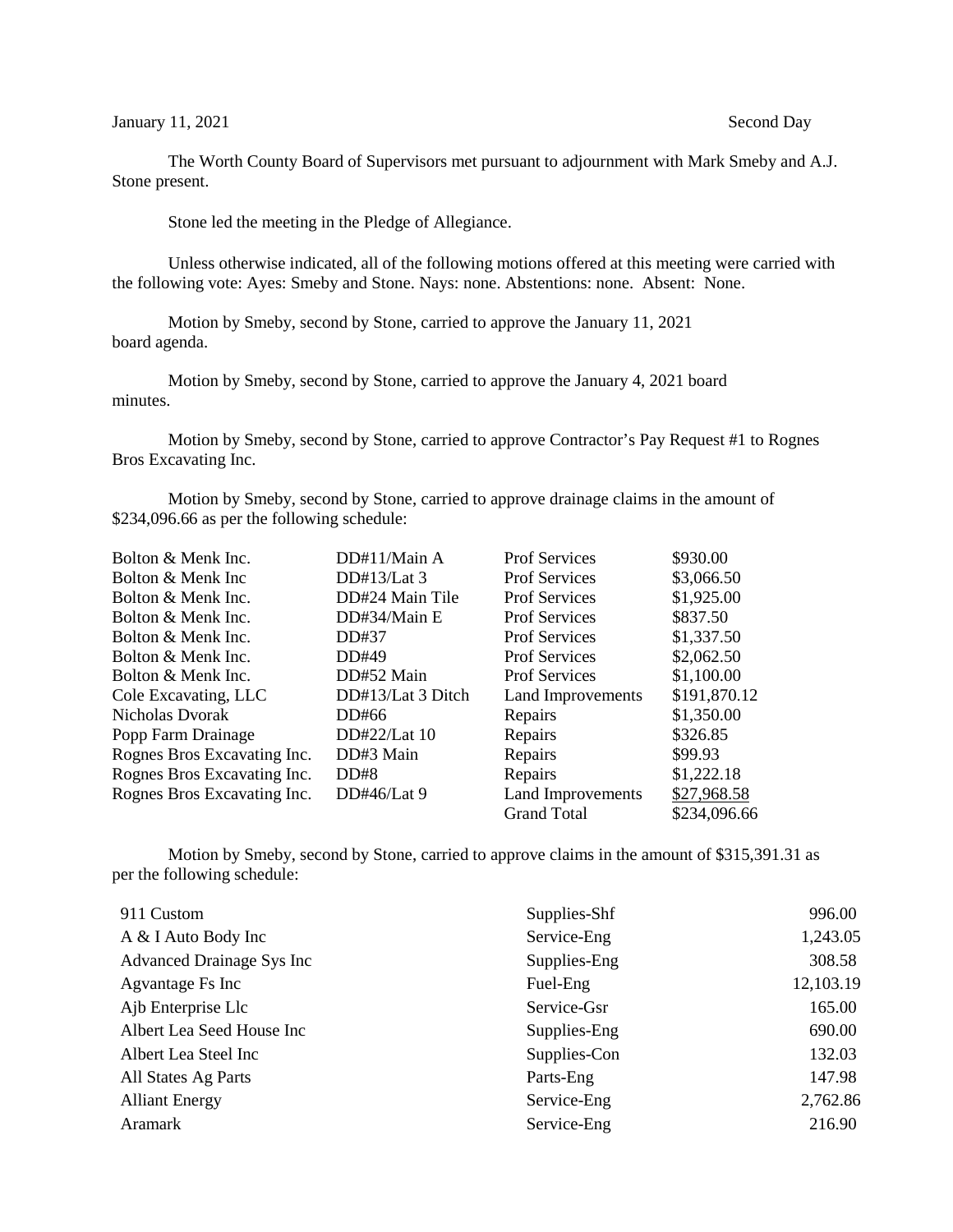| At&T Mobility                     | Service-Shf        | 1,553.29  |
|-----------------------------------|--------------------|-----------|
| <b>Bcn</b> Telecom                | Service-Gsr        | 97.25     |
| Bell's Fire Stop Inc              | Service-Eng        | 688.00    |
| Berge Oil Company                 | Fuel-Eng           | 5,275.32  |
| <b>Beyond Trust</b>               | Service-Dap        | 1,568.16  |
| <b>Black Hills Energy Inc</b>     | Service-Eng        | 624.46    |
| <b>Bmc Aggregates Llc</b>         | Rock-Eng           | 1,121.48  |
| Bomgaars Supply, Inc              | Supplies-Con       | 404.95    |
| Candila Schickel                  | Service-Chm        | 149.50    |
| <b>Carquest Auto Parts Inc</b>    | Supplies-Eng       | 1,212.06  |
| <b>Central Ia Detention</b>       | Service-Juj        | 2,640.00  |
| <b>Chrysler Of Forest City</b>    | Service-Con        | 88.13     |
| City Of Fertile                   | Rutf-Eng           | 2,133.98  |
| City Of Grafton                   | Rutf-Eng           | 1,226.69  |
| City Of Hanlontown                | Rutf-Eng           | 498.69    |
| City Of Joice                     | Rutf-Eng           | 1,287.60  |
| City Of Kensett                   | Rutf-Eng           | 636.27    |
| City Of Manly                     | Service-Eng        | 65.22     |
| City Of Northwood                 | Service-Gsr        | 424.35    |
| Com-Tec Land Mobile Radio         | Service-Shf        | 225.00    |
| Cost Advisory Services Inc        | Service-Ndp        | 3,100.00  |
| <b>Culligan Of Mason City</b>     | Service-Gsr        | 94.80     |
| Deano's Road Dust Control         | Supplies-Eng       | 1,212.95  |
| Des Moines Stamp Mfg Co           | Supplies-Asr       | 37.00     |
| <b>Dixon Construction</b>         | Service-Eng        | 86,265.34 |
| Eilertson Repair                  | Service-Eng        | 1,344.95  |
| Electric Pump Inc                 | Service-Wwt        | 1,220.70  |
| Fallgatter's Market Inc           | Supplies-Con       | 27.52     |
| <b>Frank Stearns</b>              | Service-Mex        | 420.00    |
| <b>Frontier Precision</b>         | Supplies-Dap       | 1,410.00  |
| Geopliant, Llc                    | Supplies-Ema       | 1,890.00  |
| Greve Law Office                  | Rent & Payroll-Aty | 6,151.00  |
| <b>Heartland Power Coop</b>       | Service-Wwt        | 3,817.04  |
| Helgeson Drainage Inc.            | Service-Eng        | 6,790.00  |
| Huber Supply Co Inc               | Supplies-Eng       | 240.58    |
| Ia Dept Of Public Safety          | Service-Shf        | 2,247.00  |
| Ia Prison Industries              | Supplies-Eng       | 700.50    |
| Ia State Assn Of Assessors        | Dues-Asr           | 650.00    |
| Imwca                             | Wk Comp Prem-Ins   | 12,277.00 |
| Ip Pathways                       | Service-Dap        | 5,100.00  |
| Itsavvy Llc                       | Supplies-Dap       | 3,490.00  |
| Joe's Collision & Performance Inc | Service-Eng        | 919.80    |
| Kelly Hardware                    | Supplies-Gsr       | 164.06    |
| Kruger Electric Llc               | Service-Sdp        | 451.05    |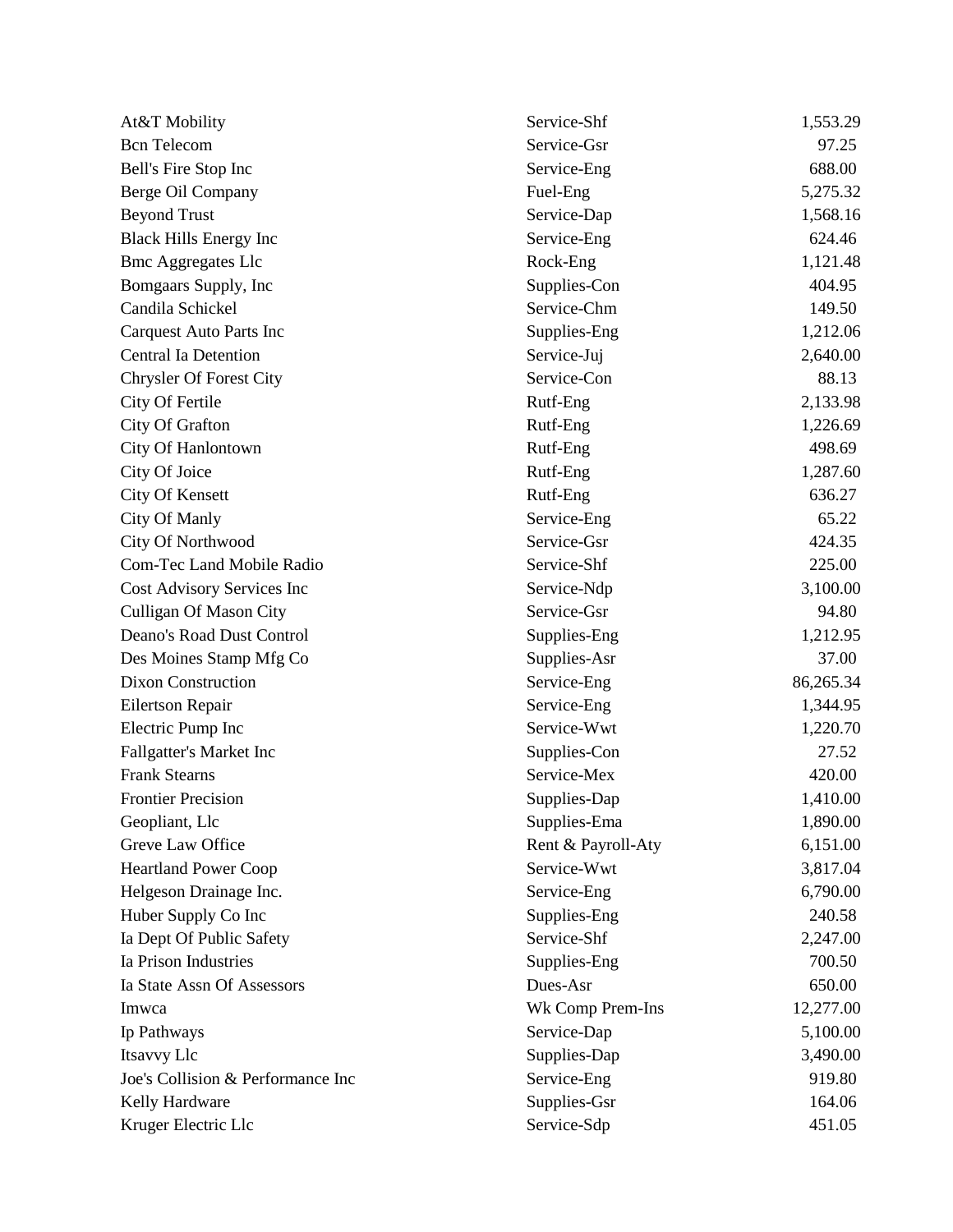| Lawson Products Inc                        | Supplies-Eng       | 460.75     |
|--------------------------------------------|--------------------|------------|
| Lexisnexis                                 | Service-Aty        | 171.00     |
| <b>Manly Junction Signal</b>               | Renewal-Aud        | 25.00      |
| Mediacom                                   | Service-Gsr        | 237.53     |
| Melissa Thofson                            | Supplies-Shf       | 146.00     |
| Mid-States Organized Crime Information Ctr | Dues-Shf           | 150.00     |
| Motorola Solutions Inc                     | Service-Dap        | 84,800.99  |
| Nassco Inc.                                | Supplies-Gsr       | 51.26      |
| <b>Nelson Family Trust</b>                 | Rent-Shf           | 300.00     |
| No Wait Inside, Llc                        | Service-Dap        | 29.00      |
| Northwood Anchor Inc                       | Renewal-Trs        | 212.00     |
| Northwood Sanitation Llc                   | Service-Gsr        | 191.50     |
| <b>Pitney Bowes Global</b>                 | Service-Dap        | 402.99     |
| Plunkett's Pest Control Inc                | Service-Gsr        | 104.00     |
| Reinhart Food Service Llc                  | Supplies-Shf       | 431.25     |
| Reliance Telephone Inc                     | Supplies-Shf       | 1,000.00   |
| <b>Staples Credit Plan</b>                 | Supplies           | 510.24     |
| The Master's Touch, Llc                    | Supplies-Trs       | 571.62     |
| The Sidwell Company                        | Service-Dap        | 1,716.00   |
| <b>Trading Post</b>                        | Supplies-Eng       | 95.56      |
| Tsp Court Reporting Inc                    | Service-Aty        | 396.00     |
| <b>Tyler Business Forms</b>                | Supplies-Aud       | 37.84      |
| Ver Helst Snyder Drug                      | Supplies-Trs       | 22.60      |
| Verizon Wireless                           | Service-Ema        | 40.01      |
| Viafield                                   | Supplies-Eng       | 459.00     |
| Visa                                       | Service-Con        | 98.00      |
| Visa                                       | Service-Dap        | 1,876.56   |
| Whks & Co                                  | Service-Eng        | 28,423.00  |
| Winnebago Coop Telephone Assn              | Service-Gsr        | 3,086.36   |
| World Fuel Service, Inc.                   | Supplies-Eng       | 2,771.35   |
| Worth Co Sheriff Petty Cash                | Reimb-Shf          | 40.10      |
| Worth County Engineer                      | Fuel-Shf           | 2,912.50   |
| Worth County Extension                     | Edu-Con            | 280.00     |
| Young Plumbing & Heating Inc               | Service-Wat        | 43.59      |
| Ziegler Inc                                | Service-Wwt        | 2,482.42   |
| Zoom Video Communications Inc.             | Service-Dap        | 108.01     |
|                                            | <b>Grand Total</b> | 315,391.31 |

Motion by Smeby, second by Stone, carried to approve the monthly and quarterly report for the sheriff and quarterly report for the recorder.

Motion by Smeby, second by Stone, carried to acknowledge county receipt of manure management plan annual update from Dan Clark for facility #66329 located in Section 16, Union Township, Worth County.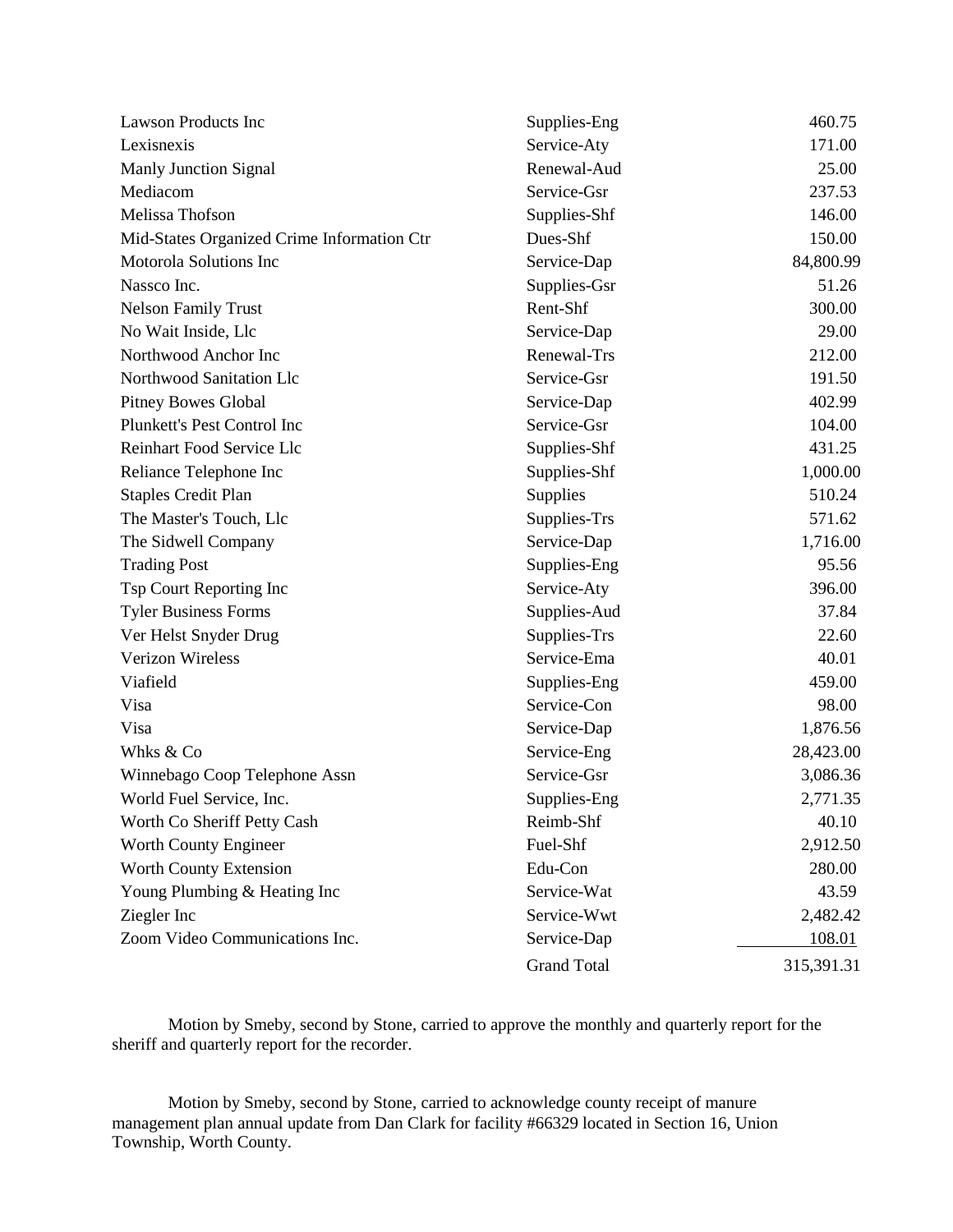Motion by Stone, second by Smeby, carried to extend the Temporary Policy for Use of Sick Leave During COVID-19 Response to March 31, 2021.

## Motion by Smeby, second by Stone, carried to approve **RESOLUTION NO. 2021.01.11 A Resolution Adopting the Proposed Plan for Revitalization**

WHEREAS, pursuant to the provisions of Chapter 404, *Code of Iowa,* as amended (the "Act") before designating any area a revitalization area, the County must prepare a proposed plan for such revitalization area; and,

WHEREAS, pursuant to the provisions of the Act, the County has prepared a proposed plan for the Worth County Logistics Park Revitalization Area, held the public hearing thereon, as required by the Act, such public hearing having been held at the Worth County Courthouse on the  $7<sup>th</sup>$  day of December, 2020, and,

WHEREAS, the County has not received within thirty days after the holding of the first public hearing, referred to above, a valid petition requesting a second public hearing containing the signatures and current addresses of property owners that represent at least ten percent of the privately owned property within the Worth County Logistics Park Revitalization Area, or the signatures and addresses of tenants that represent at least ten percent of the residential units within the Worth County Logistics Park Revitalization Area;

NOW, THEREFORE BE IT RESOLVED, by the Board of Supervisors of Worth County, Iowa, as follows:

Section 1. That no objections were received at the public hearing on the proposed Worth County Logistics Park Urban Revitalization Plan.

Section 2. That the proposed plan for the Worth County Logistics Park Revitalization Area is hereby adopted.

Section 3. That all resolutions or parts of resolutions passed prior to or that are in conflict herewith be and the same are hereby repealed.

Passed and approved this 11<sup>th</sup> day of January, 2021.

Aaron Stone, Chair Worth County Board of Supervisors

ATTEST: Jacki A. Backhaus, Auditor Worth County

Motion by Smeby, second by Stone, carried to consider the first reading of Ordinance No. 2021.01.25 – An Ordinance Designating Certain Areas of Worth County, Iowa as Urban Revitalization Areas.